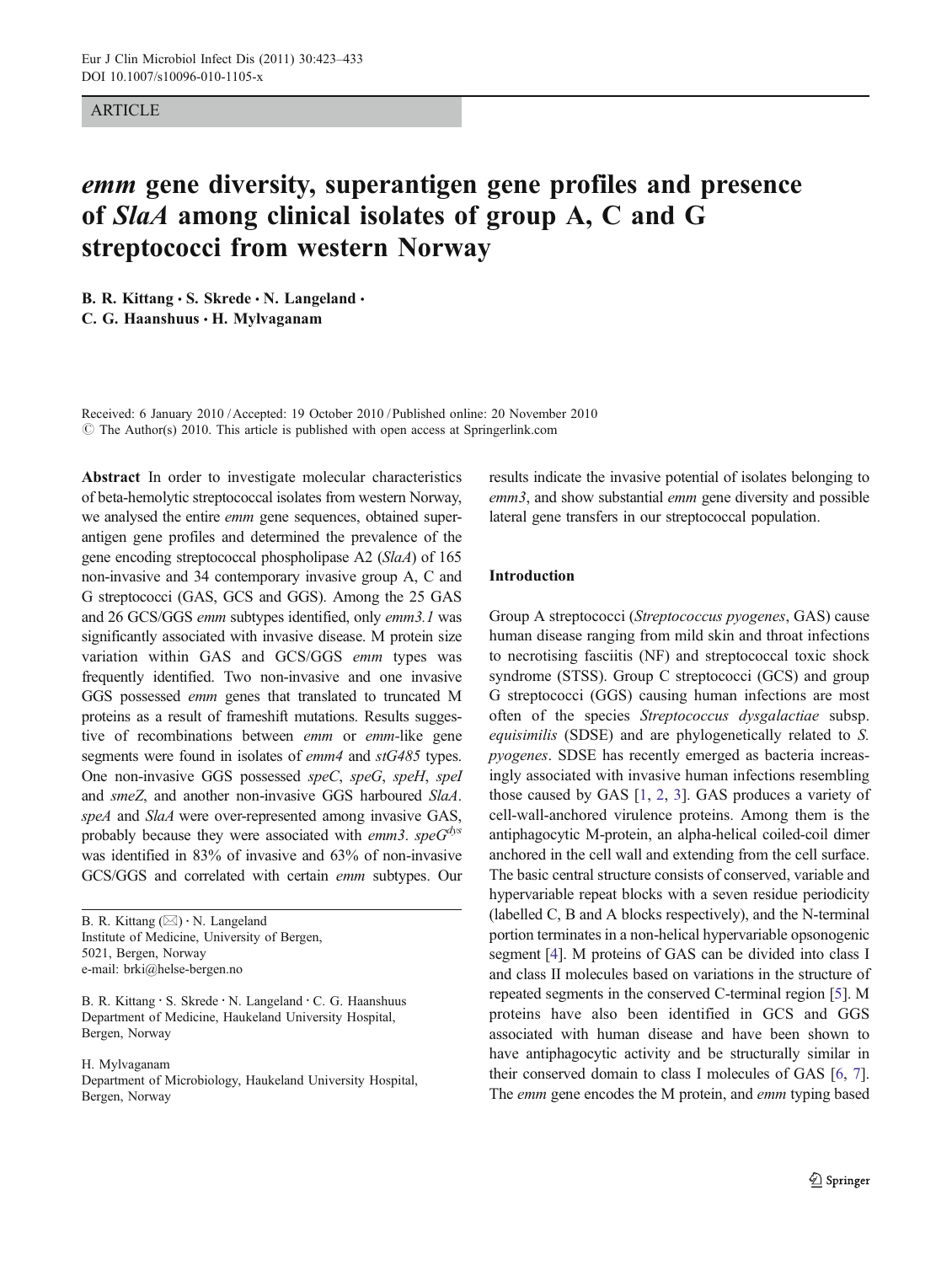on the nucleotide sequence encoding the 50N-terminal amino acids (aa) of the mature protein is a major epidemiological tool in surveys on GAS, GCS and GGS. The M protein is multifunctional, and the variable and conserved domains also seem to play a significant role in the pathogenesis of streptococcal disease [\[8](#page-8-0), [9](#page-8-0), [10](#page-8-0)]. Diversity across the full length of emm genes, including variations in the number of repeats in the hypervariable, variable or conserved regions of emm genes have previously been shown among GAS within types emm6, emm18 and emm<sub>28</sub> [\[11,](#page-8-0) [12](#page-8-0), [13](#page-8-0), [14](#page-8-0)]. Furthermore, in a recent phylogenetic analysis based on the whole surface exposed M protein a high degree of M protein diversity was observed within B- and Crepeats of Belgian GAS isolates [\[15\]](#page-8-0). Full-length emm gene analysis is also interesting from a vaccine perspective, as both N-terminal opsonogenic fragments and epitopes from Crepeats of GAS M proteins have formed the basis of different GAS vaccine candidates [\[16](#page-8-0), [17\]](#page-8-0).

Phage genomes are mobile genetic elements, and phages integrated into the bacterial chromosome have accounted for up to 10% of the total genome in GAS [\[18](#page-9-0)]. Genes encoding the majority of the virulence-associated exoproteins called streptococcal superantigens (SAgs) are carried on phages, and the gene encoding streptococcal extracellular phospholipase A2 (SlaA) was localised on the same phage as the SAg speK in the M3 strain MGAS315 [\[19](#page-9-0)]. Phages are probably the primary means of lateral gene transfer among GAS, GCS and GGS, and genetic recombinations between related streptococcal species are likely to change the pathogenic potential of the recipient strains. The phage-mediated SAgs speA, speC, ssa and speM, the chromosomally encoded smeZ and the speG orthologue  $speG<sup>dys</sup>$  have previously been identified in GCS/GGS isolates [[20,](#page-9-0) [21,](#page-9-0) [22](#page-9-0)], but SlaA has not previously been documented in SDSE. Studies on GAS, GCS and GGS epidemiology often include isolates associated with invasive disease only, and over-representation of certain emm types/M serotypes or streptococcal clones could merely reflect the distribution of these in the geographical area under investigation. However, results from studies comparing strains causing mild and serious infections have not been unequivocal in this respect. Although certain streptococcal emm types or clones correlate significantly with invasive disease [[23,](#page-9-0) [24\]](#page-9-0), other studies do not identify strains or emm types significantly associated with severe disease manifestations [[25\]](#page-9-0).

Invasive group A streptococcal (iGAS) disease is endemic in our community, and outbreaks of invasive streptococcal disease with different emm/M types have occurred during the last two decades [\[26](#page-9-0), [27](#page-9-0)]. In order to compare molecular characteristics of isolates associated with mild and severe disease and search for evidence of horizontal gene transfers between related streptococcal

strains, we have analysed the full-length emm genes, SAg gene profiles and the prevalence of SlaA in a sample of non-invasive and contemporary invasive GAS, GCS and GGS isolates from the same geographical distribution in western Norway during 2005–2006.

#### Materials and methods

Study population and bacterial isolates

We included GAS, GCS and GGS isolates associated with non-invasive and invasive infections in western Norway during a 13-month period from February 2005 to March 2006. The non-invasive isolates  $(n=165)$  were the same as in a previous study [\[28](#page-9-0)]. The isolates associated with invasive streptococcal disease  $(n=34)$  included all the available contemporary invasive isolates (one per patient) identified in the laboratory of bacteriology, Haukeland University Hospital. Invasive disease was defined by isolation of GAS, GCS or GGS from a normally sterile site, or from a non-sterile site in combination with streptococcal toxic shock syndrome (STSS) or necrotising fasciitis (NF). STSS was defined using criteria originally meant for GAS [[29\]](#page-9-0), and NF was defined as described previously [\[30\]](#page-9-0). The study was approved by the Privacy Appeals Board and the Regional Committee of Medical Research Ethics.

Out of the 22 isolates associated with iGAS disease, 14 were from blood, 5 were from other sterile sites (synovial fluid, peritoneal fluid or bone) and 3 were obtained from skin or soft tissue in association with NF. We identified 1 GCS and 11 GGS isolates associated with invasive disease; 10 were from blood, 1 GGS isolate was from a soft tissue biopsy in association with NF and the GCS strain was obtained from synovial fluid. All 199 isolates were betahaemolytic and formed large colonies on blood agar. Group carbohydrate was ascertained using the Streptococcal Grouping kit (Oxoid, Cambridge, UK).

emm typing and sequence analysis

emm typing of the invasive isolates was done as described for the isolates associated with non-invasive infection [[28\]](#page-9-0), with previously reported primers [[31\]](#page-9-0). In order to analyse the entire emm genes of the 199 isolates, the primers used for emm amplification were also used for sequencing in both directions. The emm genes predicted to encode truncated M proteins were sequenced twice. The nucleotide and predicted protein sequences downstream of the signal peptide cleavage site were analysed. Alignments of all sequences belonging to the same emm type were obtained using the ClustalW2 software program ([http://www.ebi.ac.](http://www.ebi.ac.uk/Tools/clustalw2/index.html) [uk/Tools/clustalw2/index.html\)](http://www.ebi.ac.uk/Tools/clustalw2/index.html) or EMBOSS Pairwise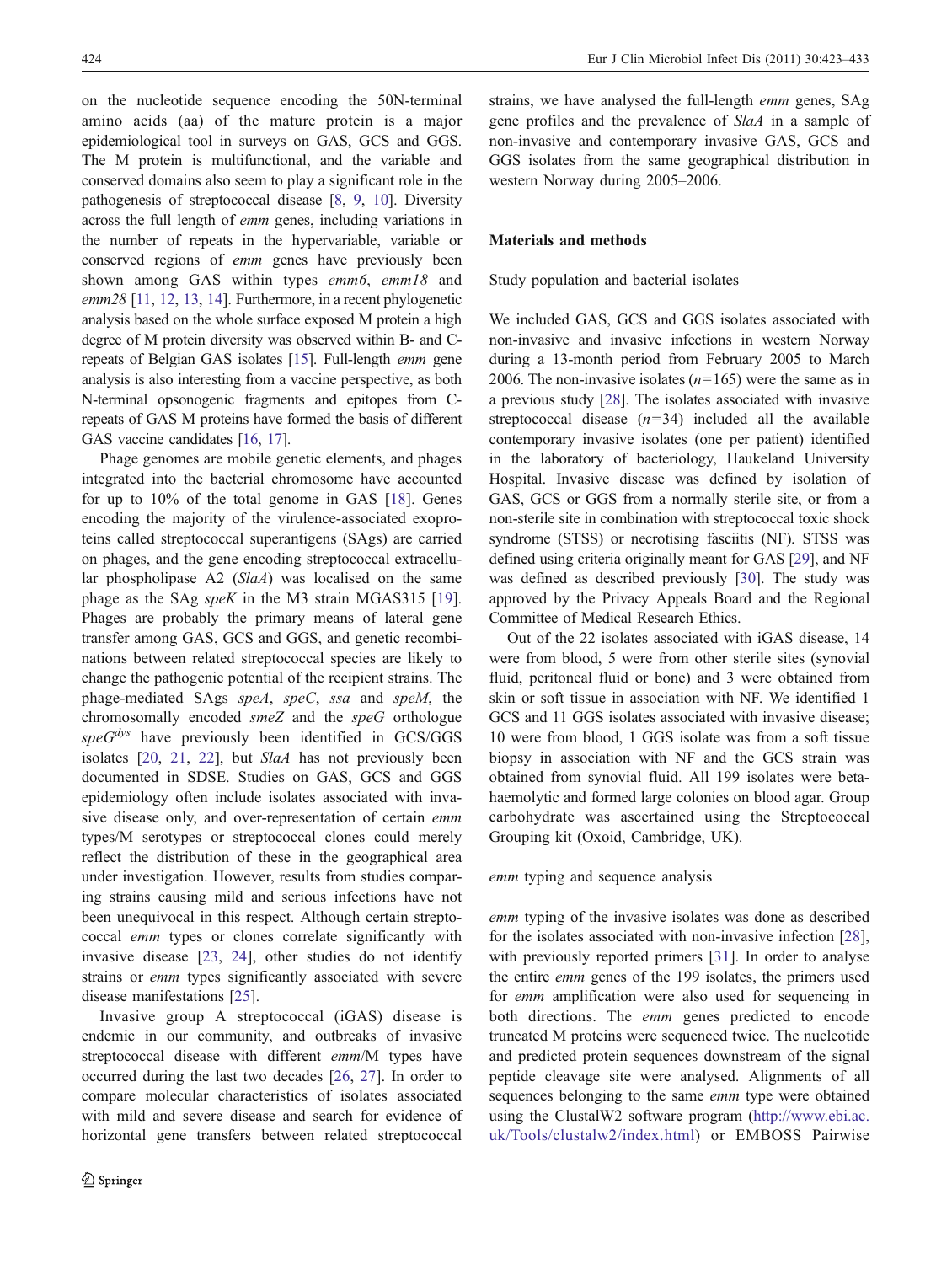Alignment Algorithms ([http://www.ebi.ac.uk/Tools/emboss/](http://www.ebi.ac.uk/Tools/emboss/align/) [align/](http://www.ebi.ac.uk/Tools/emboss/align/)) when appropriate. The sequences of different alleles of the same emm type were also aligned and analysed manually. Sequence homology to the full length of the sequences was sought using BLASTN (GenBank).

Detection of SAg genes, SlaA and the 16S ribosomal RNA gene

A multiplex PCR with primer pairs for the 11 GAS exotoxin genes speA, speC, speG, speH, speI, speJ, speK, speL, speM, ssa and smeZ was used as described [[32\]](#page-9-0). In order to cover the allelic variations of smeZ, we also used a simplex PCR with an alternative primer pair [[23](#page-9-0)]. Simplex PCR amplifications of spe $G^{dys}$  and SlaA were performed with primers previously described [\[33\]](#page-9-0). The  $\text{spec}G^{dys}$  primers amplified gene segments of equal size in both  $\text{spe}G^{dys}$  and  $\text{spe}G$ , while the speG primers included in the multiplex PCR only amplified alleles of speG. Thus, all 199 isolates were screened for the presence of the 11 GAS exotoxin genes and SlaA, while only GCS/GGS isolates were subjected to PCR with the  $\text{spe}G^{dys}$  primers. The single non-invasive GGS of type stG6.7 possessed genes encoding speC, speG, speH, speI and smeZ, and 1 of the 3 non-invasive GGS of type stG10.0 possessed SlaA. The SAg genes and SlaA amplified from GGS were sequenced twice in both directions using the same primers as for initial amplification. In order to confirm that these two GGS isolates were of the species SDSE we sequenced their 16S ribosomal RNA genes using a previously reported primer pair [[34](#page-9-0)].

#### Nucleotide sequence accession numbers

Sequence data were assigned to GenBank accession numbers: FJ531815-FJ5319 (emm4.5, emm4.0–4, emm4.0–1, emm4.0– 2, emm4.0–3), FJ531820 (emm12.0-2), FJ531821 (emm12.17), FJ531822 (emm22.3), FJ531823 (emm22.0), FJ531824 (emm28.4), FJ531825 (emm28.0-2), FJ531826 (emm49.3), FJ531827 (emm73.0), FJ531828 (emm75.0), FJ531829 (emm78.3), FJ531830 (emm80.0), FJ531831 (emm80.1), FJ531832 (emm82.0), FJ531833 (emm87.0–1), FJ531834 (emm87.0–2), FJ531835 (emm89.0–1), FJ531836 (emm89.0–3), FJ531837 (stC1400.5), FJ531838 (stC1400.0), FJ531839 (stC74a.0–2), FJ531840 (stC6979.0), FJ531841 (stCK401.3), FJ531842 (stG166b.0–1), FJ531843 (stG166b.0–2), FJ531844 (stG245.0), FJ531845 (stG245.1), FJ531846 (stG480.0), FJ531847 (stG4222.0), FJ531848  $(stG485.0-1)$ , FJ531849  $(stG485.0-2)$ , FJ531850 (stG4831.0), FJ531851–FJ531857 (stG6.0-1, stG6.0–3, stG6.0–4, stG6.0–2, stG6.3, stG6.4, stG6.5), FJ531858– FJ531862 (stG643.0–1, stG643.0–2, stG643.1–1, stG643.1– 3, stG643.1–2), FJ531863–FJ531868 (stG652.0–1, stG652.0–4, stG652.0–2, stG652.0–3, stG652.1, stG652.3), FJ493181 (emm1.0–2), GQ845001 (stC74a.0–1), GQ923927 (stG6.7), GU015026 (stG6792.0), GU015027 (emm11.7), GQ923928–GQ923932 (SDSE smeZ, speC, speG, speH, speI), GQ923933 (stG10.0), GQ923934 (SDSE SlaA). The alleles  $emm1.0–1$ ,  $emm2.0$ ,  $emm3.1$ ,  $emm9.0$ ,  $emm12.0–1$ , emm28.0–1, emm77.0–1, emm77.0–2, emm82.1, emm89.0– 2, emm92.0 and stG62647.0 exactly matched emm gene sequences with the following GenBank numbers respectively: CP000017, CP000260, AE014074, EF460485, CP000259, CP000056, DQ010927, AY139399, DQ010928, EU089975, EF460478 and DQ522163.

#### Statistical analysis

Nominal data were analysed using Stata Statistical Software; version 10 (Stata). Fisher's exact test was used in order to assess the association between disease type (invasive or noninvasive) and emm type, SAg genes and SlaA. Because multiple comparisons were performed, both unadjusted and Bonferroni corrected *p* values were calculated. A two-sided  $p$  value  $\leq 0.05$  was considered significant.

## Results

emm types and clinical manifestations

Table [1](#page-3-0) shows the distribution of emm types and clinical manifestations associated with GAS, GCS and GGS disease. Seven GAS and seven GCS/GGS emm types were shared by both non-invasive and invasive isolates. Among these 14 types, emm3 was the only one significantly associated with invasive disease (unadjusted  $p<0.001$ , Bonferroni corrected  $p<0.016$ ). All emm3 isolates belonged to subtype emm3.1 and accounted for 32% of the invasive and 4% of the noninvasive isolates. The emm sequence of the entire sequenced region was identical in these isolates. emm3, 12 and 28 accounted for 68% of the total iGAS isolates. Among the GCS/GGS isolates, the predominant types were stG485, stG6 and stG643, accounting for 59% of the invasive and 58.5% of the non-invasive isolates. Skin or soft tissue infections were the most frequent primary site of both the total non-invasive (74.5%) and invasive (41%) infections. NF was associated with both GAS ( $n=3$ , emm types emm1.0, emm3.1 or emm28.0) and GGS ( $n=1$ , emm type stC74a.0). STSS developed in 2 patients with NF (emm1.0 or emm3.1) and in 2 patients with primary bacteraemia or skin/soft tissue infection ( $stG480.0$  or  $stG485.0$ ).

Variations in the entire emm sequences and predicted M proteins

M protein size variations were inferred within 8 out of 13 GAS emm types and 7 out of 11 GCS/GGS emm types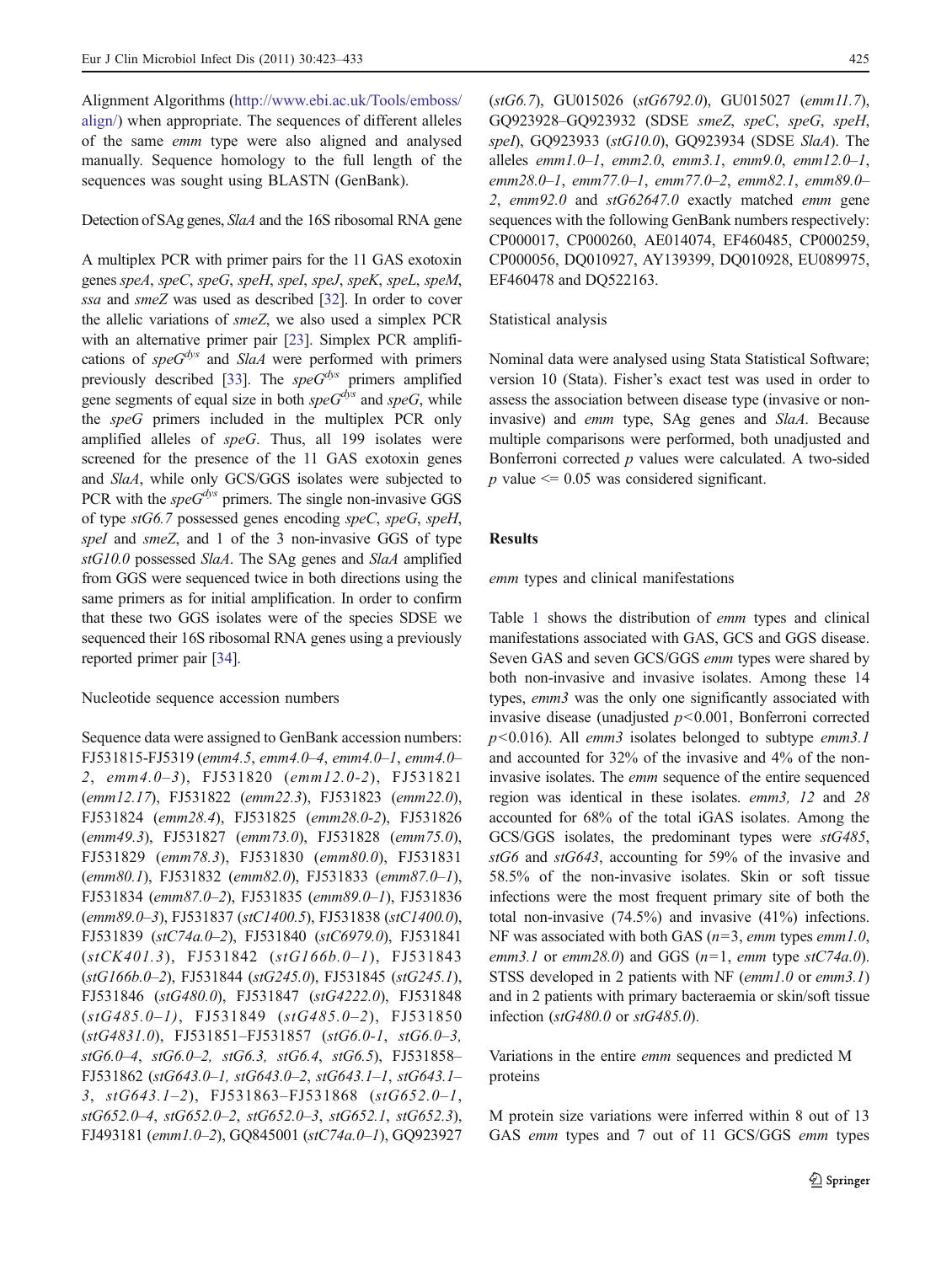<span id="page-3-0"></span>

|  | Table 1 emm types and clinical manifestations among group A, group C and group G streptococci (GAS, GCS and GGS) |  |  |  |  |  |
|--|------------------------------------------------------------------------------------------------------------------|--|--|--|--|--|
|--|------------------------------------------------------------------------------------------------------------------|--|--|--|--|--|

| emm type                             | Number of<br>non-invasive | Number of<br>invasive isolates | Group        | carbohydrate   |                |                        | Clinical manifestations of invasive disease |           |             |                    |
|--------------------------------------|---------------------------|--------------------------------|--------------|----------------|----------------|------------------------|---------------------------------------------|-----------|-------------|--------------------|
|                                      | isolates                  |                                | $\mathbf{A}$ | $\mathcal{C}$  | G              | Primary<br>bacteraemia | Skin or soft<br>tissue infection $d$        | $\rm{NF}$ | <b>STSS</b> | Other <sup>e</sup> |
| emml                                 | 4                         | $\overline{2}$                 | 6            |                |                |                        |                                             | 1         |             |                    |
| $emm3$ <sup>a</sup>                  | 4                         |                                | 11           |                |                | 1                      |                                             |           |             | 4                  |
| emm12                                | 19                        | 3                              | 22           |                |                |                        | 3                                           |           |             |                    |
| emm28                                | 22                        | 5                              | 27           |                |                | 1                      |                                             | 1         |             | 3                  |
| emm78                                | $\theta$                  |                                |              |                |                |                        |                                             |           |             |                    |
| emm82                                | 6                         |                                | 7            |                |                |                        |                                             |           |             |                    |
| $emm87$                              | 13                        |                                | 14           |                |                |                        |                                             |           |             |                    |
| emm89                                | 6                         |                                | 8            |                |                |                        | 2                                           |           |             |                    |
| other GAS emm types <sup>b</sup>     | 27                        | $\theta$                       | 27           |                |                |                        |                                             |           |             |                    |
| stC1400                              | 1                         |                                |              | 1              |                | 1                      |                                             |           |             |                    |
| stC74a                               | 4                         |                                |              |                | 5              |                        |                                             |           |             |                    |
| stG480                               | 3                         |                                |              |                | 4              |                        |                                             |           |             |                    |
| $stG485$                             | 10                        | 3                              |              | 3              | 10             | $\overline{2}$         |                                             |           |             |                    |
| stG6                                 | 14                        | 2                              |              | 2              | 14             | 1                      |                                             |           |             |                    |
| stG643                               | 14                        | 2                              |              | 4              | 12             |                        | 2                                           |           |             |                    |
| stG652                               | 5                         |                                |              | $\overline{2}$ | $\overline{4}$ | 1                      |                                             |           |             |                    |
| stG6792                              | $\bf{0}$                  |                                |              |                |                |                        | $\mathbf{1}$                                |           |             |                    |
| other GCS/GGS emm types <sup>c</sup> | 13                        | $\theta$                       |              |                | 12             |                        |                                             |           |             |                    |
| Total                                | 165                       | 34                             | 123          | 13             | 63             | 7                      | 14                                          | 4         |             | 9                  |

<sup>a</sup> Significantly associated with invasive disease, unadjusted  $p$  < 0.001, Bonferroni corrected  $p$  < 0.016

 $b$  emm2.0 (n=2), emm4.0 (n=8), emm4.5 (n=1), emm9.0 (n=3), emm11.7 (n=1), emm22.0 (n=1), emm22.3 (n=3), emm49.3 (n=1), emm73.0 (n=1), emm75.0 (n=1), emm77.0 (n=2), emm80.0 (n=1), emm80.1 (n=1), emm92.0 (n=1)

 $c$  stC6979.0 (n=1), stCK401.3 (n=1), stG10.0 (n=3), stG166b.0 (n=2), stG245.0 (n=1), stG4831.0 (n=1), stG4222.0 (n=2), stG62647.0  $(n=1)$ 

<sup>d</sup> Erysipelas or cellulitis associated with bacteraemia ( $n=11$ ), suppurative tenosynovitis ( $n=2$ ), pyomyositis ( $n=1$ )

<sup>e</sup> Arthritis (n=3), puerperal septicaemia (n=2), meningitis (n=1), endocarditis (n=1), peritonitis (n=1), mastoiditis (n=1)

identified in two or more strains (Fig. 1). Deletions/ insertions of repeated segments occurred mainly in the conserved regions of emm genes in GAS, while such variations were seen in the hypervariable, variable or conserved regions of emm genes in GCS/GGS. Nucleotide polymorphisms resulting in aa variations occurred within 5 GAS emm types and 7 GCS/GGS emm types. Novel subtypes,  $stG6.5$  and  $stG6.7$ , were found in 2 GGS isolates, both predicted to encode truncated M proteins of only 56 and 42 residues respectively. The former was associated with severe soft tissue infection together with bacteraemia and the latter with mild skin infection. Both had unique single nucleotide deletions in the repeated segments of the hypervariable region (HVR) compared with other alleles of stG6, causing frameshift and stop codons downstream. A single nucleotide insertion in the *emm* gene of another noninvasive isolate of type stG652.0 caused a frameshift, and this emm gene was predicted to generate a truncated M protein of 110 aa. Eight alleles (emm1.0–2, emm78.3,

emm82.1, emm89.0-1, stC1400.0, stG6.5, stG652.0-3 and stG6792.0) were exclusively found among isolates associated with invasive disease. Four out of 9 non-invasive isolates possessed an emm4 allele (emm4.0–4), which was highly divergent from the other alleles of this subtype in the conserved region, probably as a result of intergenic recombination between emm4 and the emm-like gene enn4 (Fig. [2a](#page-5-0)). Among the 13 isolates possessing  $stG485.0$ , we identified 2 alleles ( $stG485.0-1$  and  $-2$ ), which were highly

Fig. 1 Segments of a group A streptococci (GAS) and b group  $C/D$ group G streptococci (GCS/GGS) M protein sequences differing in size mainly because of variation in the number of repeats in the hypervariable, variable and/or conserved regions. emm alleles encoding the M proteins are italicised in the left margin and alleles shown in bold type are exclusively associated with invasive isolates. Numerals representing the first amino acids of each line are placed to the left of the sequences. Dashes indicate deletions and dots indicate stop codons. To highlight our findings, repeated segments of varying sizes in the hypervariable/variable regions (pink or brown) and C-repeat sub-blocks of 28 (blue) or 7 (red, green) amino acids are shown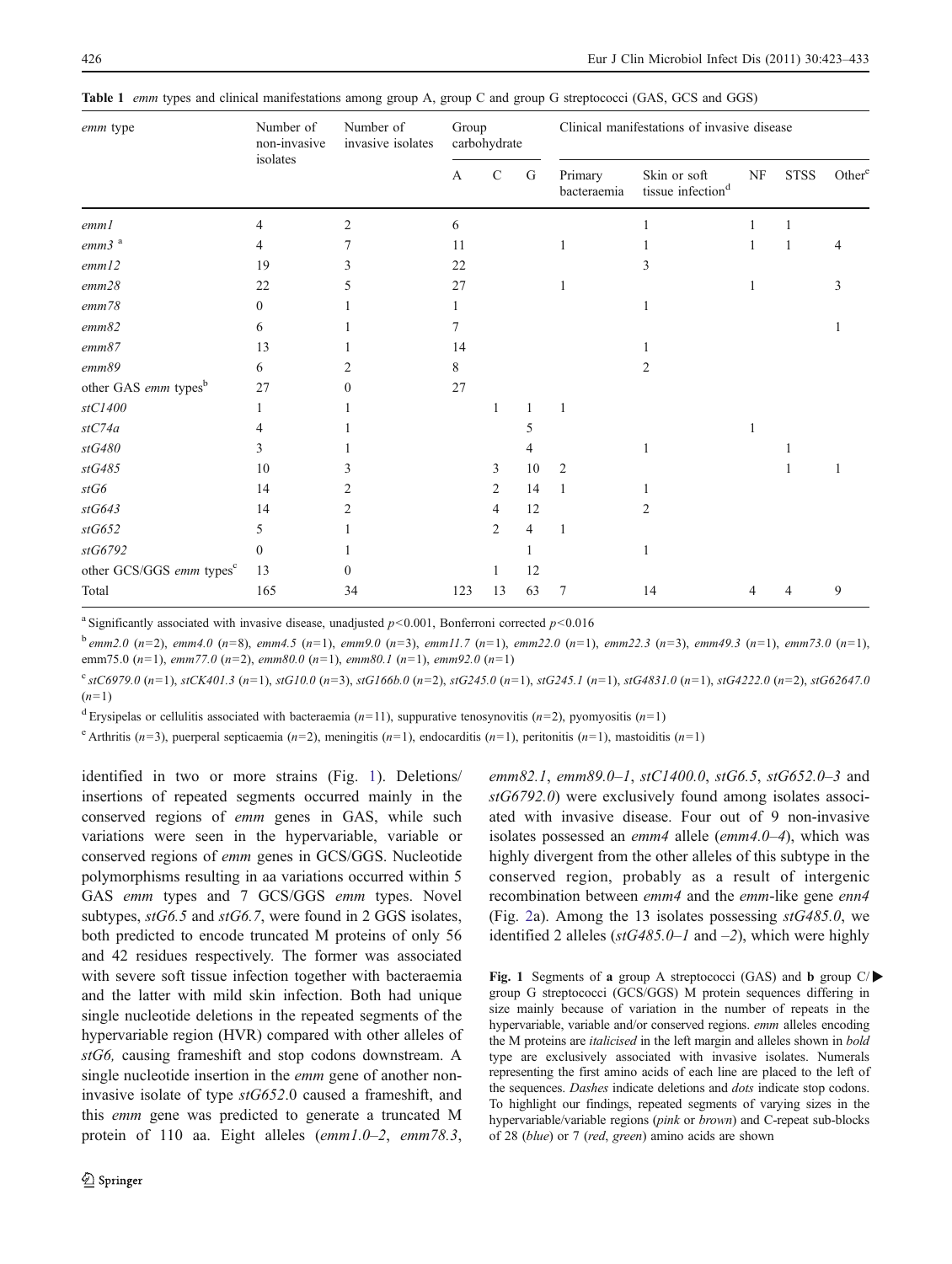| а<br>$emm1.0-1$                                                                              |          | 197 QISDASRQSLRRDLDASREAKKQVEKDLANLTAELDKVKEDKQISDASRQGLRRDLDASREAKKQVEKDLANLTAELDKVKEEK                                                                                                                                                                                                                                                                                                                                                                                                                                                                                              |
|----------------------------------------------------------------------------------------------|----------|---------------------------------------------------------------------------------------------------------------------------------------------------------------------------------------------------------------------------------------------------------------------------------------------------------------------------------------------------------------------------------------------------------------------------------------------------------------------------------------------------------------------------------------------------------------------------------------|
| $emm1.0-2$                                                                                   |          |                                                                                                                                                                                                                                                                                                                                                                                                                                                                                                                                                                                       |
| emm4.5<br>$emm4.0-1$<br>$emm4.0-2$<br>$emm4.0-3$                                             |          | 124 QISDASRQGLSRDLEASRAAKKELEAKHQKLETEHQKLKEEKQISDASRQGLSRDLEASREAKKKVEADLAALTAEHQKLKEEK<br>124 QISDASRQGLSRDLEASRAAKKELEAEH-------QKLKEEKQISDASRQGLSRDLEASREAKKKVEADLAALTAEHQKLKEDK<br>124 OISDASROGLSRDLEASRAAKKELEAEH-------OKLKEEKOISDASROGLSRDLEASRAAKKELEAEH-------OKLKEEK                                                                                                                                                                                                                                                                                                      |
| emm22.0<br>emm22.3                                                                           | 1<br>1   | ESSNNAESSNISQESKLINT---LTDENEKLREELQQYYALSDAKEEEPRYKALRGENQDLREKERKYQD<br>ESSNNAESSNISQESKLINTINTLTDENEKLREELQQYYALSDAKEEEPRYKALRGENQDLREKERKYQD                                                                                                                                                                                                                                                                                                                                                                                                                                      |
| $emm28.0 - 1$<br>$emm28.0 - 2$                                                               |          | 138 QISEASRKSLSRDLEASRAAKKDLEAEHQKLKEEKQISDASRQGLSRDLEASRAAKKDLEAEH                                                                                                                                                                                                                                                                                                                                                                                                                                                                                                                   |
| $emm77.0 - 1$<br>$emm77.0-2$<br>$emm77.0 - 1$<br>$emm77.0 - 1$                               |          | 102 QISEASRKSLSRDLEASRAAKKELEAEHQKLKEEKQISDASRQGLSRDLEASREAKKKVEADLAALNAEHQKLKEEKQISDASRQGLSRDLEASREAKKK<br>102 QISEASRKSLSRDLEASRAAKKELEAEHQKLKEEKQISDASRQGLSRDLEASREAKKKVEADL---------------------------------<br>202 VEADL<br>$165 - - - -$                                                                                                                                                                                                                                                                                                                                        |
| emm80.0<br>emm80.1                                                                           |          | 142 QISDASRQGLRRDLDASREAKKQVEKDLANLTAELGKVKEEKQISDASRQGLRRDLDASREAKKQVEKDL                                                                                                                                                                                                                                                                                                                                                                                                                                                                                                            |
| $emm87.0-1$<br>$emm87.0-2$<br>$emm87.0 - 1$<br>$emm87.0-2$                                   |          | 137 QISEASRKSLSRDLEASREAKKKVEADLAALNAEHQKLKEEKQISDASRQGLSRDLEASREAKKKVEADLAALNAEHQKLKEEKQISDASRQGLSRDLEA<br>137 QISEASRKSLSRDLEASREAKKKVEADLAALNAEHQKLKEEKQISDASRQGLSRDLEASREAKKKVEADL--------------------------<br>237 SREAKKKVEADL<br>$207 - - - - - - - - - - - -$                                                                                                                                                                                                                                                                                                                 |
| $emm89.0 - 1$<br>$emm89.0-2$<br>$emm89.0-3$<br>$emm89.0-1$<br>emm89.0-2<br>$emm89.0-3$       |          | 105 QISEASRKSLSRDLEASREAKKKVEADLAALTAEHQKLKEEKQISDASRQGLSRDLEASREAKKKVEADLAALTAEHQKLKEEKQISDASRQGLSRDLEA<br>105 QISEASRKSLSRDLEASRAAKKDLEAEH-------QKLKEEKQISDASRQGLSRDLEASREAKKKVEADLAALTAEHQKLKEEKQISDASRQGLSRDLEA<br>105 QISEASRKSLSRDLEASRAAKKDLEAEH-------QKLKEEKQISDASRQGLSRDLEASREAKKKVEADL-------------------------<br>205 SREAKKKVEADL<br>198 SREAKKKVEADL<br>$168$ ------------                                                                                                                                                                                             |
| b                                                                                            |          |                                                                                                                                                                                                                                                                                                                                                                                                                                                                                                                                                                                       |
| <i>stC1400.0</i><br>stC1400.5                                                                | 92<br>92 | DISDLOKKLODLKDDKSLAEAGYANSYKHHOEOLAEKDKDISDLOKKLODLKDDKSLAEAGYANSYKHHOEOLAEKDK                                                                                                                                                                                                                                                                                                                                                                                                                                                                                                        |
| $stC74a.0-2$<br>$stC74a.0-1$<br>$stC74a.0-2$                                                 |          | stC74a.0-1 215 OISDASROSLRRDLDASREAKKOLEAEYOKLEEEKOISDASROSLRRDLDASREAKKOLEAEYOKLEEONKISEASRKGLRRDLDASREAKKOVEKDLAN<br>215 QISDASRQSLRRDLDASREAKKQLEAEYQKLEEEKQISDASRQSLRRDLDASREAKKQLEAEYQKLEEQNKISEASRKGLRRDLDASREAKKQVEKAL--<br>315 LTAELDKVKEEKOISDASRKGLRRDLDASREAKKOVEKAL                                                                                                                                                                                                                                                                                                       |
|                                                                                              |          | stG166b.0-1 159 QISDASRQSLRRDLDASREAKKQLEAEYQKLEEEKQISDASRQSLRRDLDASREAKKQLEAEYQKLEEQNKISEASRKGLRRDLNASREAKKQLEAEHQK                                                                                                                                                                                                                                                                                                                                                                                                                                                                  |
| stG166b.0-1 259 LEEON<br>$stG166b.0-2229$ -----                                              |          | stG166b.0-2 159 QISDASRQSLRRDLDASREAKKQLEAEYQKLEEEKQISDASRQSLRRDLDASREAKKQLEAEYQKLEEQN--------------------------                                                                                                                                                                                                                                                                                                                                                                                                                                                                      |
| stG245.0<br>stG245.1<br>stG245.0<br>stG245.1<br>stG245.0<br>stG245.1                         |          | 49 AEYNSLLDEHNSLVKKMRVMNDSLQATERNYESLVNKMEVVNDSLQNTKREYDLIEEELGKKLKENQDLEEKLKDKEFYLGETLRYINELDLKLGQLNID<br>49 AEYNSLLDEHNSLVKKMRVMNDSLQ--------------------NTKREYDLIEEELGKKLKENQDLEEKLKDKEFYLGETLRYINELDLKLGQLNID<br>149 NIDLKHELEQEKQKAEADRQTLEAEKAKLEEEKQISDASRQSLRRDLDASREAKKQLEAEYQKLEEEKQISDASRQSLRRDLDASREAKKQLEAEYQKLE<br>128 NIDLKHELEQEKQKAEADRQTLEAEKAKLEEEKQISDASRQSLRRDLDASREAKKQLEAEYQKLEEEKQISDASRQSLRRDLDASREAKKQLEAEYQKLE<br>249 EQNKISEASRKGLRRDLDASREAKKQLEAEHQKLEEQN                                                                                               |
| $stG6.0-1$<br>$stG6.0-2$<br>stG6.3<br>stG6.4<br>stG6.5                                       |          | 33 --------------NOELTKKNEELTKKLDEAEKELGKSDOSLSENASKIOKLEAEKAOVEEKLKEARLNYODLAEVOTHIREKLKAEKAOVEEKLKEAR<br>33 -------------NQELTKKNEELTKKLDEAEKELGKSDQSLSENASKIQKLEAEKAQVEEKLKEARLNYQDLAEVQTHIREKLKAEKAQVEEKLKEAR<br>33 --------------NEELTKKNEELTKKLDEAEKELGK-------------------VEEKLKEARLNYQDLAEVQTHIREKLKAEKAQVEEKLKEAR<br>33 ---------------------NEELTKKLDEAEKELGK-------------------VEEKLKEARLNYQDLAEVQTHIREKLKAEKAQVEEKLKEAR<br>33 NEELTKKNEELTKKNEELTKKMRS.                                                                                                                   |
| stG6.7<br>$stG6.0-1$<br>$stG6.0-2$<br>stG6.3<br>stG6.4<br>$stG6.0-1$<br>$stG6.0-2$<br>stG6.3 | 33       | --------------NOELTKKMRS.<br>119 LNYQDLAEVQTHIREKLEAEKAALETRKAELEKALEGAMNFSTEDSAKIKALEEEKAALEAKKAALETEKADLEHQSQVLNANRQSLRRDLDASREAKKQ<br>119 LNYQDLAEVQTHIREKLEAEKAALETRKAELEKALEGAMNFSTEDSAKIKALEEEKAALEAKKAALETEKADLEHQSQVLNANRQSLRRDLDASREAKKQ<br>98 LNYQDLAEVQTHIREKLEAEKAALETRKAELEKALEGAMNFSTEDSAKIKALEEEKAALEAKKAALETEKADLEHQSQVLNANRQSLRRDLDASREAKKQ<br>91 LNYODLAEVOTHIREKLEAEKAALETRKAELEKALEGAMNFSTEDSAKIKALEEEKAALEAKKAALETEKADLEHOSOVLNANROSLRRDLDASREAKKO<br>219 LEAEYQKLEEQNKISEASRKGLRRDLDASREAKKQLEAEHQKLEEQN<br>198 LEAEHQKLEEQNKISEASRKGLRRDLDASREAKKQLEAEHQKLEEQN |
| stG6.4<br>$stG643.0 - 1$                                                                     |          | 47 EGDLEFLSQELDKTVSKHIESSDKYKKEIGELKSSLDQMASTLSESSRKVGEVSNENKALKEEAAKKEEELKGLQEAFDQTVSKHIESGDKYKKEIGELK                                                                                                                                                                                                                                                                                                                                                                                                                                                                               |
| $stG643.0-2$<br>stG643.1-2                                                                   |          | 47 EGDLEFLSQELGKTVSKHIESSDKYKKEIGELKSSLDQMASTLNESSRKVGEVSNENKALKEEAAKKEEELKGLQEAFDQTVSKNIESGDKYKKEIGELK                                                                                                                                                                                                                                                                                                                                                                                                                                                                               |
| stG643.0-1                                                                                   |          | 147 SSLDQMASTLSESSRKVGEVSNENKALKEEAAKKDQANKISEASRKGLRRDLDASREAKKQLEAEHQKLEEQNKISEASRKGLRRDLDASRAAKKQVEKD                                                                                                                                                                                                                                                                                                                                                                                                                                                                              |
| stG643.0-2<br>$stG643.1 - 2$                                                                 |          | 114 -------------------------------DQANKISEASRKGLRRDLDASREAKKQLEAEHQKLEEQNKISEASRKGLRRDLDASRAAKKQVEKD<br>147 SSLDQMASTLSESSRKVGEVSNENKALKEEAAKKDQAN-------------------------------KISEASRKGLRRDLDASREAKKQVEKD                                                                                                                                                                                                                                                                                                                                                                         |
| $stG643.0 - 1$<br>$stG643.0-2$                                                               |          | 247 LANLTAELDKVKEEK<br>180 LANLTAELDKVKEEK                                                                                                                                                                                                                                                                                                                                                                                                                                                                                                                                            |
| stG643.1-2                                                                                   |          | 212 LANLTAELDKVKEEK                                                                                                                                                                                                                                                                                                                                                                                                                                                                                                                                                                   |
| stG652.0-1<br>stG652.0-3                                                                     |          | 38 AYKAQEEAYKAQEEAYKAQEETLLRVLRENSDLFKKKQKELNELKEAYKAQEETLQGVLRDRSDLFKEKQKELNELKEAYKAQEETLQGVLRDRSDLFKE                                                                                                                                                                                                                                                                                                                                                                                                                                                                               |
| stG652.0-4<br>stG652.1                                                                       |          |                                                                                                                                                                                                                                                                                                                                                                                                                                                                                                                                                                                       |
| $stG652.0 - 1$                                                                               |          | 138 KOKELNELKEAYKAOEETLOGVLRDRSKLFEEKORELTDLKEAIK                                                                                                                                                                                                                                                                                                                                                                                                                                                                                                                                     |
| stG652.0-3                                                                                   |          | 52 ----------------TLQRVLRDRSKLFEEKQRELTDLKEAIK<br>stG652.0-4 84 ---------------TLQGVLRDRSKLFEEKQRELTDLRRSD.<br>45 ----------------TLQGVLRDRSKLFEEKQRELTDLKEAIK                                                                                                                                                                                                                                                                                                                                                                                                                       |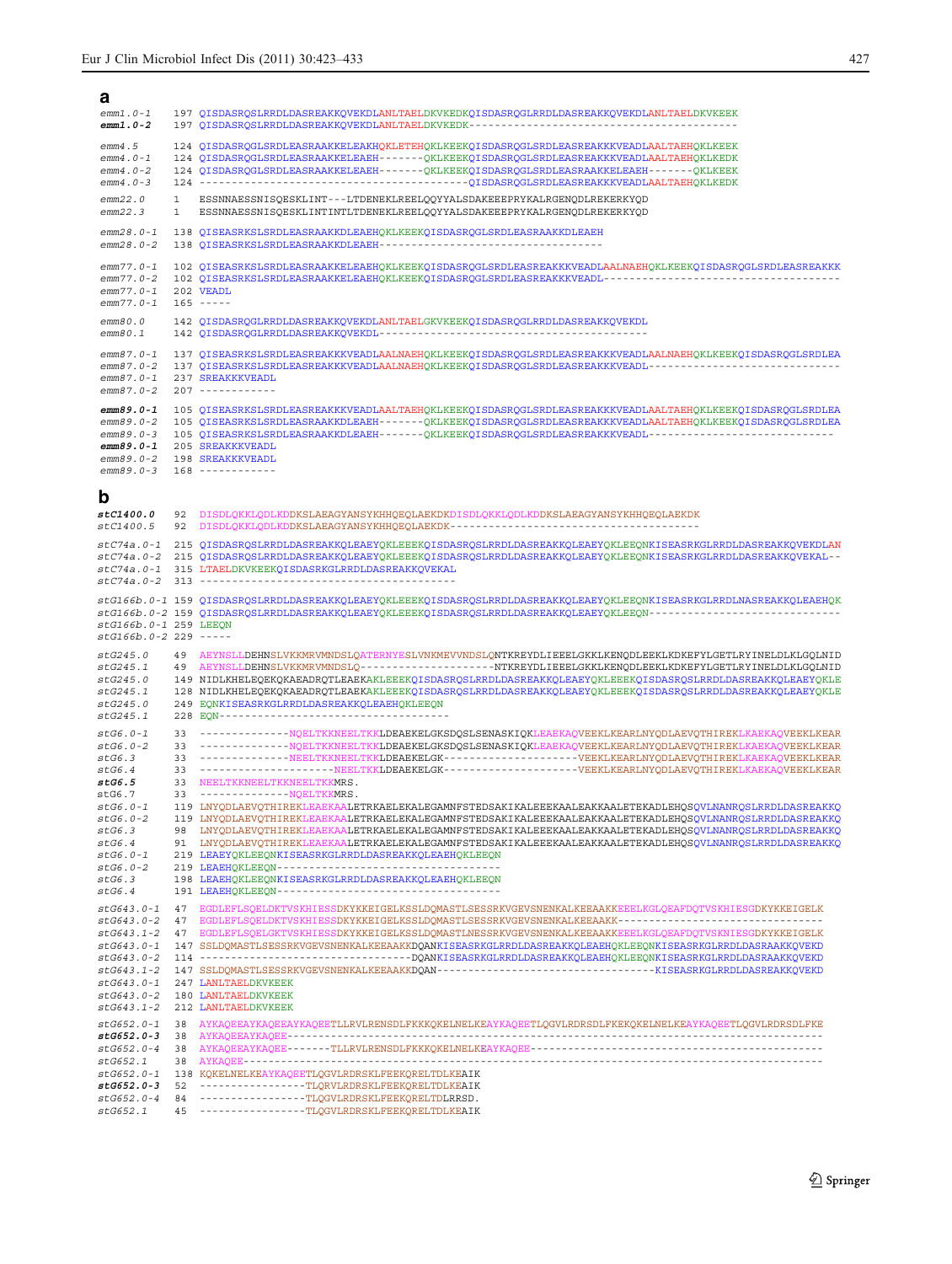<span id="page-5-0"></span>

Fig. 2 Analysis of the full length emm gene sequences of a allele emm4.0–4 and **b** alleles  $stG485.0-1$  and  $stg485.0-2$ . Genes or gene segments deposited in GenBank with close homology to the analysed genes are shown above the lines. The percentage of homology between these gene segments and segments of the genes analysed (indicated by base numbers) is shown below the lines. The GenBank accession numbers of the sequences referred to in the figure are DQ010939 (emm4.0), Z11602 (enn4), AF239717 (stG485.0), DQ522169 (stC74a.0), FJ531842 (stG166b.0), FJ531844 (stG245.0), DO522164 (stC839) and DQ010924 (stG4222.1). The relatively low homology between the C-terminal segment of  $stG485.0-1$  and other emm types was mainly due to a 21 bp deletion in  $stG485.0-1$ compared with the corresponding segments of emm genes deposited in GenBank

divergent downstream of nucleotide 333, indicating lateral genetic transfer between different emm genes (Fig. 2b). All 3 invasive and 6 out of 10 non-invasive isolates belonging to  $stG485.0$  possessed allele  $stG485.0-2$ .

C-repeat analysis among GAS, GCS and GGS

Thirty-four GAS isolates (28%) had 4 C-repeats, 38 isolates (31%) had 3 C-repeats and the remaining 51 GAS isolates (41%) had 2 C-repeats. We identified 4 C-repeats in 34 GCS/GGS isolates (47%), 30 isolates had 3 C-repeats (41%), eight isolates had 5 C-repeats (11%) and only one isolate contained 2 C-repeats. We also checked the C-repeat regions for the presence of J14, a short peptide sequence that forms the basis for GAS vaccine candidates based on conserved M protein epitopes [\[35](#page-9-0)]. J14 was identified among all isolates of GAS class 1 M proteins (emm1, emm3, emm12 and emm80). The remaining GAS isolates possessed class II M proteins. All these isolates harboured the J14 homologue J14.1, except for four isolates possessing the recombinant emm4.0–4 allele and a single isolate harbouring emm78.3. The predicted M protein of the latter contained a J14 homologue sharing 13 out of 14 aa with J14.1. Seventy-two out of 73 predicted GCS/GGS M proteins available for C-repeat analysis (i.e. all except the three truncated M proteins) contained J14; the isolate possessing stC6979.0 contained a J14 homologue sharing 13 out of 14 aa with J14. J14.1 was not detected in any of the GCS/GGS M proteins.

SAg gene profiles and prevalence of SlaA, related to GAS emm types

Table [2](#page-6-0) shows the distribution of SAg genes and SlaA within *emm* types. Each GAS *emm* type had a fairly similar SAg gene profile regardless of the source of the isolates. However, it is noteworthy that speC was present in all invasive isolates of five different emm types, but was detected in only some of the non-invasive isolates within 4 of these 5 types. ssa seemed to be more frequently detected among invasive than non-invasive GAS isolates possessing emm12, but there were only 3 invasive isolates. speA, detected in all isolates possessing *emm3* or *emm1* and in 1 non-invasive isolate harbouring emm28, and was significantly over-represented among invasive strains (unadjusted  $p=0.002$ , Bonferroni corrected  $p=0.032$ ). speH and *spel*, previously reported to be on the same phage [[36\]](#page-9-0), were found in all isolates of types emm12, emm82, emm49 and emm73. speG was found in all GAS isolates except in all 8 isolates of emm4.0 and the 2 isolates that belonged to emm77.0, while only isolates of emm2.0  $(n=2)$  and emm49.3 ( $n=1$ ) failed to amplify smeZ. Thus, these isolates either lacked the same speG or smeZ or had allelic variations not detected by our primers. SlaA and speK, identified previously on the same phage [\[19](#page-9-0)], were detected in all 11 isolates harbouring emm3, in 1 out of 5 invasive and in 13 out of 22 non-invasive emm28 isolates, and in 2 isolates of either emm80.0 or emm77.0. However, the single isolate of emm80.1 seemed to harbour only speK, as SlaA was negative.

## Identification of SAg genes and SlaA in GCS/GGS

spe $G^{dys}$  was identified in 10 out of 12 (83%) invasive and 40 out of 64 (63%) non-invasive isolates (unadjusted  $p=$ 0.202). As shown in Table [3,](#page-6-0) the presence of this SAg gene correlated with certain emm types, and within types stC1400, stG6, stG643 and stG652 also with specific subtypes. The GGS isolate of *emm* type  $stG6.7$  possessed speC, speG, speH, speI and smeZ. One out of three noninvasive GGS isolates of emm type stG10.0 harboured SlaA. The sequenced regions of the speC-H-I and SlaA genes were identical to corresponding genes previously identified in GAS and deposited in GenBank. The speH, speI and SlaA alleles found in GGS were also highly homologous to alleles of these genes identified in *Strepto*coccus equi subsp. equi isolated from horse (Streptococcus equi subsp. equi 4047, complete genome, GenBank accession number FM204883). The sequenced region of the GGS smeZ and speG alleles identified, differs from their closest match in GAS only by a single nucleotide substitution (smeZ-3, GenBank accession number AB046865 and speG, GenBank accession numbers AM295007, CP000261,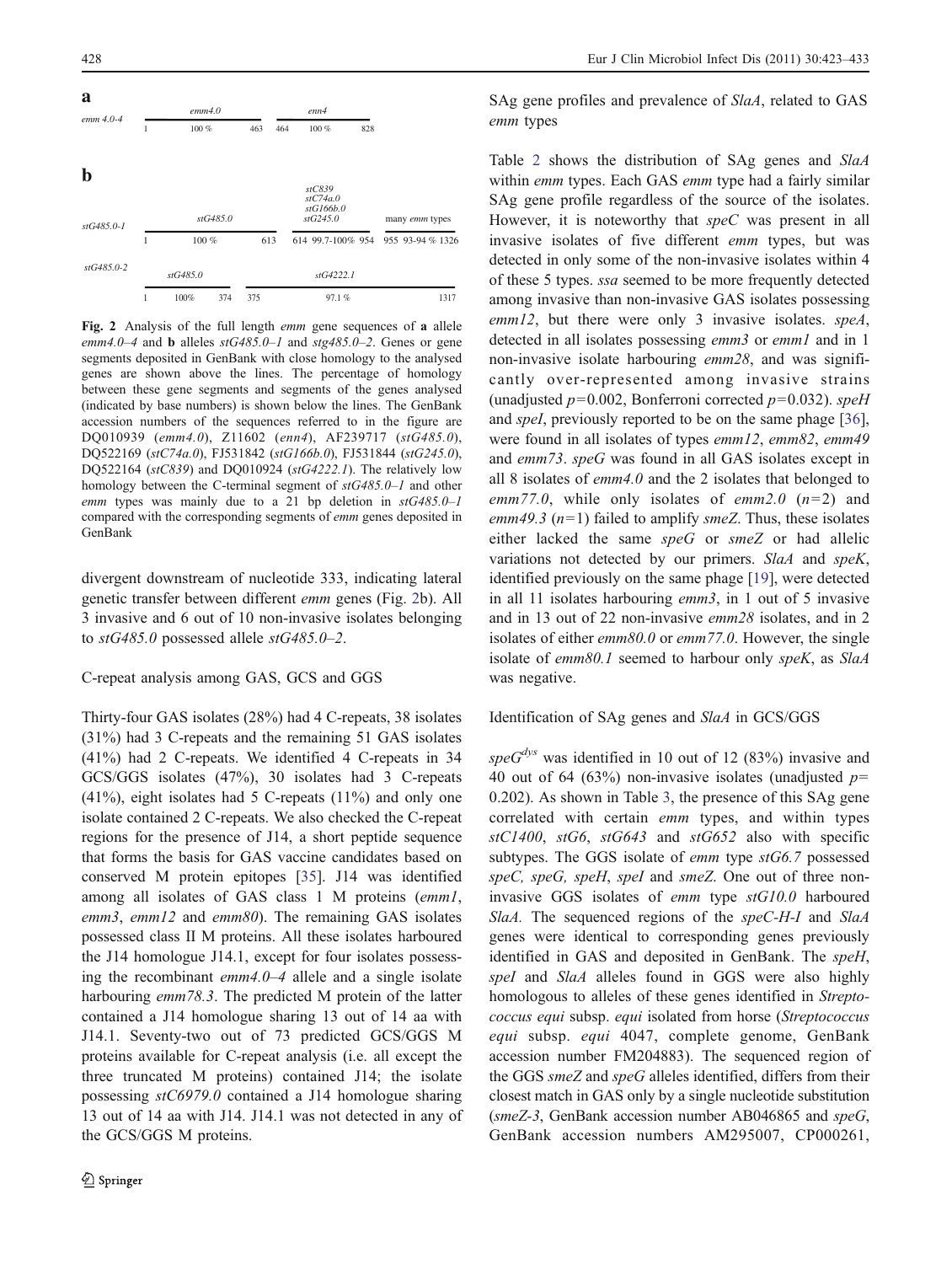<span id="page-6-0"></span>

|                    | emm type Number (%) of isolates |                                                    |     | Mean number of SAg genes                                                                                                                                                                                                                                                                 |         | Percentage of positive isolates |             |                 |       |               |                          |      |           |                |          |         |                |         |           |                 |           |                |           |     |                 |                 |
|--------------------|---------------------------------|----------------------------------------------------|-----|------------------------------------------------------------------------------------------------------------------------------------------------------------------------------------------------------------------------------------------------------------------------------------------|---------|---------------------------------|-------------|-----------------|-------|---------------|--------------------------|------|-----------|----------------|----------|---------|----------------|---------|-----------|-----------------|-----------|----------------|-----------|-----|-----------------|-----------------|
|                    |                                 |                                                    |     |                                                                                                                                                                                                                                                                                          | speA    |                                 | specC       |                 | specG |               | speH                     | spel |           | SpeJ           |          | speK    |                | spel    |           | <b>Nods</b>     | ssa       |                | smeZ      |     | SlaA            |                 |
|                    |                                 |                                                    |     | z                                                                                                                                                                                                                                                                                        |         | Z                               |             | $\overline{z}$  |       | Z             | Ξ                        |      | Ξ         |                | Z        |         | Z              |         | $\bar{z}$ | $\overline{z}$  |           | Z              |           | Z   |                 | Ξ               |
| $_{cmnl}$          | 2/22 (9.1)                      | 4/101 (4.0)                                        |     |                                                                                                                                                                                                                                                                                          | 100     | 100                             |             |                 | 100   | 100           |                          |      |           | 100            | 100      |         |                |         |           |                 |           |                | 100       | 100 |                 |                 |
| emm3               | $7/22$ $(31.9)$                 | 4/101 (4.0)                                        |     |                                                                                                                                                                                                                                                                                          | 100     | 100                             |             |                 | 100   | $\approx$     |                          |      |           |                |          | 100     | 100            |         |           |                 |           | $\overline{0}$ | $\approx$ | 100 | 100             | $\frac{100}{2}$ |
| cmml2              | 3/22 (13.6)                     | 19/101 (18.8)                                      |     |                                                                                                                                                                                                                                                                                          |         |                                 | $\approx 0$ | 84              | 100   | $\approx$     | $\approx$<br>$\approx 0$ | 100  | $\approx$ |                |          |         |                |         |           |                 | 67        | $\approx$      | 100       | 100 |                 |                 |
| emm28              | $5/22$ $(22.7)$                 | 22/101 (21.8)                                      | 4.2 |                                                                                                                                                                                                                                                                                          |         |                                 | 100         | 82              | 100   | 100           |                          |      |           | $\overline{0}$ | 100      | 20      | 59             |         |           |                 |           |                | $\approx$ | 100 | $\overline{20}$ | 59              |
| emm82              | 1/22(4.5)                       | 6/101 (5.9)                                        |     |                                                                                                                                                                                                                                                                                          |         |                                 | 100         | 100             | 100   | 100           | $\approx$<br>100         | 100  | $\approx$ |                |          |         |                |         |           |                 |           |                | 100       | 100 |                 |                 |
| emm87              | 1/22(4.5)                       | 13/101(12.9)                                       |     |                                                                                                                                                                                                                                                                                          |         |                                 | 100         | 84              | 100   | 100           |                          |      |           | 100            | $^{100}$ |         |                |         |           |                 | $\approx$ | 100            | 100       | 100 |                 |                 |
| emm89              | 2/22 (9.1)                      | 6/101 (5.9)                                        |     | 2.7                                                                                                                                                                                                                                                                                      |         |                                 | 100         | 33              | 100   | 100           |                          |      |           |                |          |         |                |         |           |                 |           |                | $\approx$ | 100 |                 |                 |
| emm4               | 0/22(0)                         | 9/101 (8.9)                                        |     | 2.9                                                                                                                                                                                                                                                                                      |         |                                 |             | 89              |       |               |                          |      |           |                |          |         |                |         |           |                 |           | 89             |           | 100 |                 |                 |
| other <sup>a</sup> |                                 | $1/22$ (4.5) $18/101$ (17.8)                       |     | 2.8                                                                                                                                                                                                                                                                                      | $\circ$ |                                 | $\circ$     | $\overline{50}$ | 100   | $\circ$<br>89 | $\circ$                  |      |           | $\circ$        |          | $\circ$ | $\overline{1}$ | $\circ$ | 22        | $\overline{17}$ | $\circ$   | $\frac{4}{3}$  | 100       | 83  | $\circ$         |                 |
|                    |                                 | $=$ invasive isolates, $NI$ = noninvasive isolates |     |                                                                                                                                                                                                                                                                                          |         |                                 |             |                 |       |               |                          |      |           |                |          |         |                |         |           |                 |           |                |           |     |                 |                 |
|                    |                                 |                                                    |     | $\ell$ anm2.0 (n=2); speC+speG+speL+speM, emm9.0 (n=3); speG +ssa+smeZ, emm11.7 (n=1); speC+ smeZ, emm22.0 (n=1); speG + ssa+sme22, emm22.3 (n=3); speC+ sseC+ speC+ ssa+smeZ                                                                                                            |         |                                 |             |                 |       |               |                          |      |           |                |          |         |                |         |           |                 |           |                |           |     |                 |                 |
|                    |                                 |                                                    |     | $\frac{1}{2}$ (n=1): $\frac{3}{2}$ (d + $\frac{3}{2}$ (n=1): $\frac{3}{2}$ (n=1): $\frac{3}{2}$ (n=1): $\frac{3}{2}$ (n=1): $\frac{3}{2}$ (n+1+ $\frac{3}{2}$ (n=1): $\frac{3}{2}$ (n=1): $\frac{3}{2}$ (n=1): $\frac{3}{2}$ (n+1+ $\frac{3}{2}$ (n=1): $\frac{3}{2}$ (n+1+ $\frac{3}{2$ |         |                                 |             |                 |       |               |                          |      |           |                |          |         |                |         |           |                 |           |                |           |     |                 |                 |

Table 2 Streptococcal superantigen (SAg) gene profiles and prevalence of streptococcal phospholipase A2 (Sla4) in relation to GAS emm type

Table 3 SAg genes among GCS and GGS

| emm subtype            | Number of<br>non-invasive<br>isolates | Number of<br>invasive<br>isolates | SAg gene(s)<br>detected            |
|------------------------|---------------------------------------|-----------------------------------|------------------------------------|
| stC1400.0              | $\theta$                              | 1                                 | $speG$ <sup><math>dys</math></sup> |
| stC1400.5              | 1                                     | $\theta$                          |                                    |
| stC6979.0              | 1                                     | $\theta$                          | $speG\ ^{dys}$                     |
| stC74a.0               | $\overline{4}$                        | $\mathbf{1}$                      | $speG$ <sup><math>dys</math></sup> |
| stCK401.3              | 1                                     | $\theta$                          | $speG\ ^{dys}$                     |
| stG166b.0              | 1                                     | $\theta$                          | speG <sup>dys</sup>                |
| stG166b.0              | 1                                     | $\theta$                          |                                    |
| stG10.0                | 3                                     | $\theta$                          | $speG\ ^{dys}$                     |
| stG245.0/.1            | $\overline{2}$                        | $\theta$                          |                                    |
| stG480.0               | 3                                     | 1                                 | $speG\ ^{dys}$                     |
| stG485.0               | 10                                    | 3                                 | $\emph{speG}$ $\emph{dys}$         |
| stG4831.0              | $\mathbf{1}$                          | $\theta$                          |                                    |
| stG4222.0              | $\overline{2}$                        | $\theta$                          |                                    |
| stG6.0                 | 9                                     | $\theta$                          | $speG$ <sup><math>dys</math></sup> |
| $stG6.1/\frac{3}{4}/5$ | $\overline{4}$                        | $\mathfrak{2}$                    |                                    |
| stG6.7 <sup>a</sup>    | 1                                     | $\theta$                          | spec, spec, speH,<br>spel, smeZ    |
| stG643.0               | 11                                    | $\theta$                          |                                    |
| stG643.1               | 3                                     | 2                                 | $speG\ ^{dys}$                     |
| stG652.0/.1            | $\overline{4}$                        | $\mathbf{1}$                      | $speG\ ^{dys}$                     |
| stG652.3               | $\mathbf{1}$                          | $\theta$                          |                                    |
| stG6792.0              | $\theta$                              | $\mathbf{1}$                      | $speG\ ^{dys}$                     |
| stG62647.0             | 1                                     | $\mathbf{0}$                      | $speG\ ^{dys}$                     |
| Total                  | 64                                    | 12                                |                                    |

<sup>a</sup> Erroneously classified as  $stG6.1$  in a previous study [28]

CP000259 and CP000056). Sequencing of the 16S rRNA gene confirmed the identity of these two GGS isolates as SDSE.

# **Discussion**

 $emm80.0 (n=1)$ :  $speG + speK + speJ + ssa + smeZ$ ,

smeZ,

 $emm 78.3 (n=1): specG,$ 

 $+$  smeZ + Slad.

slaA, emm80.1 ( $n=1$ ): speG+ speK+ speL+ smeZ, emm92.0 ( $n=1$ ): speG+ smeZ

To our knowledge, this is the first study comparing the fulllength emm genes, the distribution of all known streptococcal SAg genes and the prevalence of SlaA among invasive and contemporary non-invasive GAS, GCS and GGS isolates. Although the relatively small sample size, short study period and lack of geographical diversity do not allow firm conclusions, emm3 seemed to be particularly associated with highly virulent GAS isolates. The prevalence of isolates belonging to other major GAS emm types, like emm12 and emm28, indicated a widespread occurrence of these in the community and not a distinct ability to cause severe disease. emm1, over-represented among isolates associated with iGAS disease in Norway during 1988-2003 and in other western countries [13, 37, 38, 39], was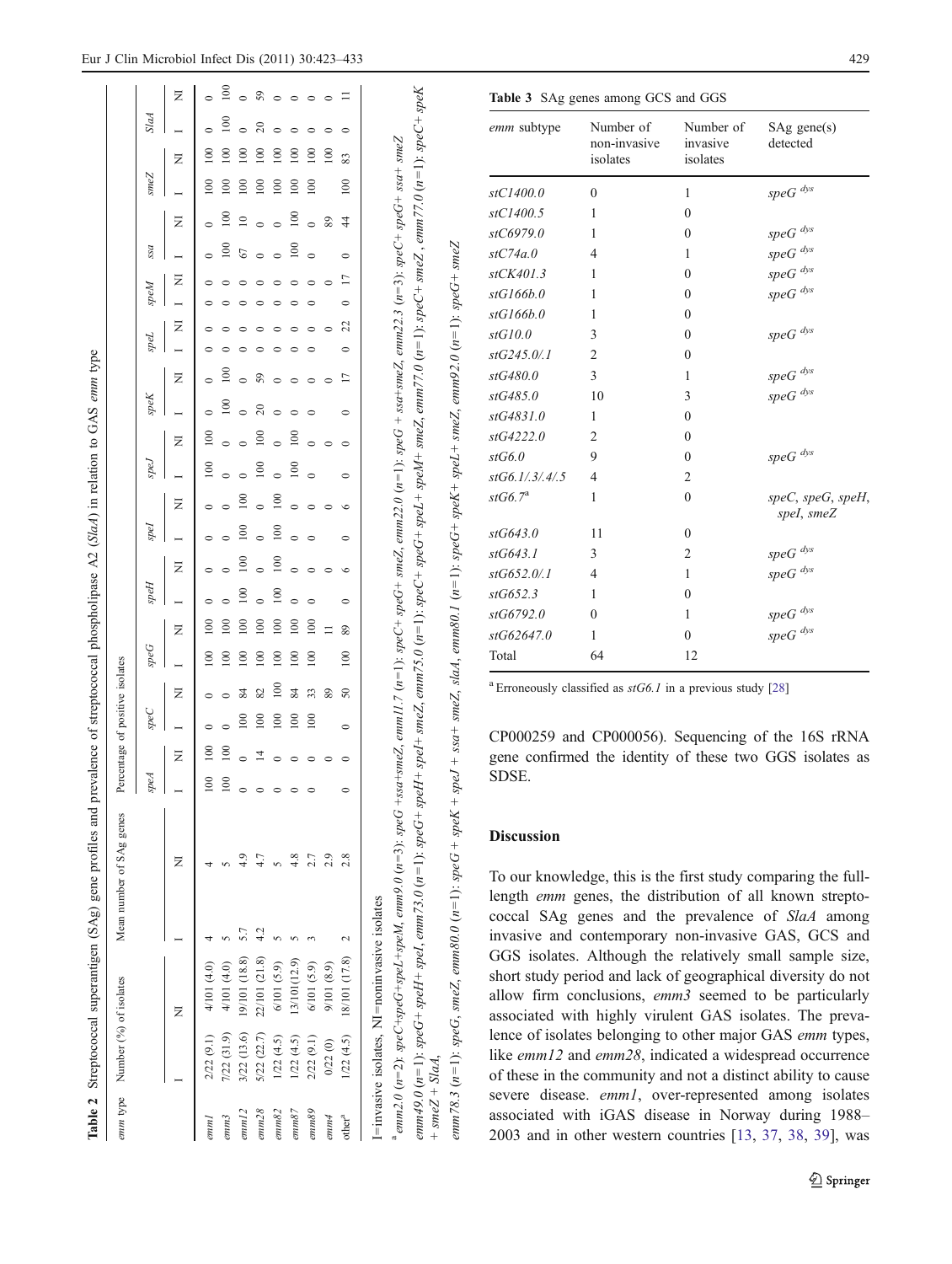infrequently identified among our GAS isolates. These four types accounted for 46% of the invasive GAS isolates in a recent Strep-EURO report [[40\]](#page-9-0), and isolates possessing emm1 or emm3 have previously been associated with severe disease manifestations like STSS and NF [\[37](#page-9-0), [41,](#page-9-0) [42](#page-9-0)]. In western Norway, emm1, emm3 and emm6 accounted for 86% of the isolates associated with iGAS disease during 1992–1994 [[13\]](#page-8-0), while  $emm89$ ,  $emm1$  and  $stG10$  were the dominating types during an outbreak of severe streptococcal disease in 2002–2003 [[27\]](#page-9-0). The three most prevalent GCS/GGS emm types among both non-invasive and invasive isolates in our material (stG485, stG6 and stG643) were recently reported to be frequently associated with severe GCS/GGS disease in the United States [\[43](#page-9-0)], and stG485 and stG6 were prevalent types among invasive GGS isolates collected in Israel, Taiwan and Japan during the last two decades  $[1, 2, 33]$  $[1, 2, 33]$  $[1, 2, 33]$  $[1, 2, 33]$  $[1, 2, 33]$  $[1, 2, 33]$ .  $stGI0$ , a type that significantly correlated with invasive GCS/GGS disease in Portugal during 1998–2004 [\[24](#page-9-0)], was absent from our invasive sample. The relatively low prevalence of emm1 and the absence of emm6 and stG10 among our invasive isolates illustrate that predominant emm types associated with severe streptococcal disease vary with time and geographical location.

The HVRs of GAS M proteins elicit the production of protective antibodies in the host, and mutations in this region of emm genes could promote escape from immune clearance [\[44](#page-9-0)]. It is conceivable that GCS and GGS M proteins also contain opsonic epitopes and that antigenic variation in their HVRs could be the means of evasion from host antibody recognition. The emm type diversity in our region was illustrated by the identification of 25 GAS and 26 GCS/GGS emm subtypes. One of the three isolates with a predicted truncated M protein was from severe soft tissue infection together with bacteraemia, indicating the involvement of virulence factors other than the M protein. The frequently observed in-frame emm gene size mutations within emm types of both GAS and GCS/GGS were probably caused by homologous intragenic recombinations [\[12](#page-8-0)] or slipped-strand mispairing, and generated variable numbers of A-, B- and C-repeats. Such size mutations involving B- and C-repeats in emm6 and C-repeats in emm18 and emm28 have previously been reported [\[11,](#page-8-0) [13,](#page-8-0) [14](#page-8-0)]. It is not shown that B-repeats contain opsonogenic epitopes, but studies on the M5 protein have indicated that these segments are crucial for phagocytosis resistance [\[10](#page-8-0)]. The binding sites for the complement regulatory protein CD46 are located within the C-repeat of GAS M protein, and the bound CD46 mediate adherence to keratinocytes and invasion of human lung epithelial cells [[8,](#page-8-0) [9\]](#page-8-0). Thus, changes in the hypervariable, variable and conserved segments of M proteins may influence many aspects of streptococcal virulence.

Interestingly, the vast majority of GAS and GCS/GCS isolates in the present study harboured either J14 or J14.1. J14 evoked opsonising antibodies against GAS isolates of many *emm* types, including those that harbour J14.1, in a previous study [[35\]](#page-9-0). J8, a peptide fragment contained within J14, has been proposed as a GAS vaccine candidate. J8 conjugated to diphtheria toxin (DT) induced the production of opsonic antibodies against GAS in a mouse model [[16\]](#page-8-0), and both J8-DT- and J14-DT-immunised mice were shown to be protected from challenge with GAS strains expressing J14 or J14.1 (Michael Batzloff, Queensland Institute of Medical Research, unpublished data). In a recent study, GAS and GCS/GGS isolates from Fiji were emm and C-repeat typed. As among our streptococcal isolates, nearly all of those isolates contained either J14 or J14.1 [\[45\]](#page-9-0). The 26-valent GAS M protein vaccine composed of epitopes from the hypervariable end [\[17](#page-8-0)] would theoretically cover 86% of our invasive and 65% of our non-invasive GAS, but only 26% of the GAS isolates from Fiji. The J8 vaccine candidate would protect against a broader range of emm types, and theoretically could also induce cross-protective immunity against GCS/GGS. Therefore, a vaccine based on conserved M protein epitopes may be an alternative to a multivalent M protein vaccine in areas with a high burden of GAS, GCS and GGS disease.

Genetic recombinations between GAS, GCS and GGS involving SAg genes, neutral genes, group carbohydrate and emm genes have previously been documented [[20,](#page-9-0) [21,](#page-9-0) [46,](#page-9-0) [47](#page-9-0), [48](#page-10-0)], and such transfers may create mosaic chromosomal backgrounds and potentially alter the virulence potential of the strains involved. Our data indicate that lateral gene transfer is ongoing in our streptococcal population, although such events did not seem to be particularly associated with highly virulent strains. The identification of multiple SAg genes and SlaA in noninvasive GGS was suggestive of lateral gene transfers from GAS to GGS: The detection of speC-H-I and SlaA in GGS indicate phage-mediated genetic transfers, while we might speculate that the chromosomally encoded speG and smeZ have been transferred from GAS to GGS by conjugation. speH, speI and SlaA have to our knowledge not previously been documented in SDSE, but orthologues of these genes have been identified in strains of Streptococcus equi subsp. equi associated with clinical infection or carriage in horses [\[49](#page-10-0)].

The virulence gene profiles were highly conserved within most of the *emm* types in our material, indicating a link between emm type and phage preference. Results from previous studies have also suggested a correlation between emm type and specific SAg gene profiles in GAS [\[23,](#page-9-0) [50\]](#page-10-0). In line with these reports, we found that speA was highly prevalent among isolates bearing *emm1* and *emm3*, ssa was detected in the majority of isolates of emm3 or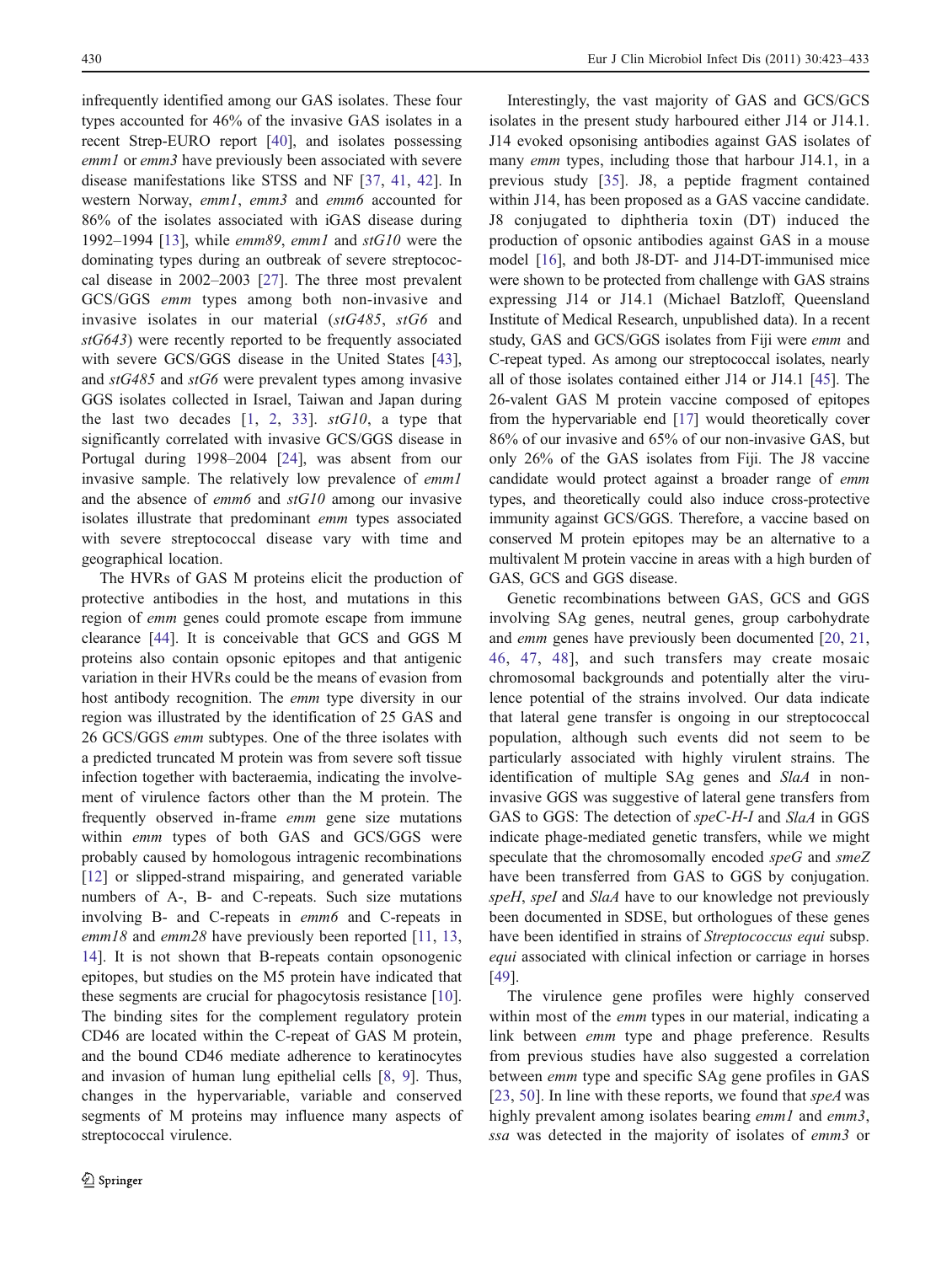<span id="page-8-0"></span>emm4, all our  $emm12$  isolates harboured speH, and speC was the most prevalent phage-encoded SAg. Although it is noteworthy that *ssa* and *speC* were over-represented among invasive isolates within certain emm types in our material, the small number of isolates involved do not allow firm conclusions to be drawn. The over-representation of speA and SlaA among our invasive GAS isolates probably reflects the genetic armament of isolates belonging to *emm3*. SlaA seems to be a virulence factor, as an isogenic SlaA mutant attenuated colonisation of epithelial cells and decreased tissue destruction compared with the wild type parental strain in a mouse model [\[51](#page-10-0)]. Recently, SlaA was found in the vast majority of contemporary isolates belonging to *emm3* and was infrequently identified in isolates of other emm types, including emm28 [\[52\]](#page-10-0).

Among the GGS/GCS isolates in the present study, spe $G^{dys}$  correlated with certain *emm* subtypes, but was not significantly linked to invasiveness. In two previous studies from Japan,  $speG^{dys}$  was identified in 19 out of 28 GCS/GGS isolates associated with STSS, and none of these harboured SAgs previously identified in GAS [\[33,](#page-9-0) [53](#page-10-0)]. Furthermore, culture supernatants from GGS associated with STSS showed no mitogenic activity towards peripheral blood mononuclear cells (PBNC), and recombinant proteins encoded by  $speG<sup>dys</sup>$  from the same bacterial isolates stimulated PBCN only weakly in a recent study [\[54](#page-10-0)]. These facts imply that  $\textit{speG}^{dys}$  and other SAgs might not play a major role in the pathogenesis of severe human disease caused by SDSE.

In conclusion, we found substantial *emm* gene diversity and possible lateral transfers of phage-and chromosomally encoded virulence genes in the natural population of GAS, GCS and GGS. The over-representation of *emm3* among invasive GAS isolates in this small sample collected during a limited time period, calls for continuous epidemiological surveillance of the streptococcal population in our community and further research into the pathogenesis associated with this *emm* type.

Acknowledgements This work was supported by the Institute of Medicine, University of Bergen.

We thank Bjørn Blomberg for helpful discussions and Rebecca E. Breistein for technical assistance. We sincerely acknowledge Shiranee Sriskandan and Mark Peter Gerhard van der Linden for providing the GAS isolates that served as positive controls in the multiplex PCR used in this study, and Michael Batzloff for sharing unpublished results with us.

Conflicts of interest The authors declare that they have no conflicts of interest.

Open Access This article is distributed under the terms of the Creative Commons Attribution Noncommercial License which permits any noncommercial use, distribution, and reproduction in any medium, provided the original author(s) and source are credited.

#### References

- 1. Cohen-Poradosu R, Jaffe J, Lavi D, Grisariu-Greenzaid S, Nir-Paz R, Valinsky L, Dan-Goor M, Block C, Beall B, Moses AE (2004) Group G streptococcal bacteremia in Jerusalem. Emerg Infect Dis 10:1455–1460
- 2. Liao CH, Liu LC, Huang YT, Teng LJ, Hsueh PR (2008) Bacteremia caused by group G streptococci, Taiwan. Emerg Infect Dis 14:837–840
- 3. Rantala S, Vuopio-Varkila J, Vuento R, Huhtala H, Syrjanen J (2009) Clinical presentations and epidemiology of betahaemolytic streptococcal bacteraemia: a population-based study. Clin Microbiol Infect 15:286–288
- 4. Fischetti VA, Parry DA, Trus BL, Hollingshead SK, Scott JR, Manjula BN (1988) Conformational characteristics of the complete sequence of group A streptococcal M6 protein. Proteins 3:60–69
- 5. Bessen D, Jones KF, Fischetti VA (1989) Evidence for two distinct classes of streptococcal M protein and their relationship to rheumatic fever. J Exp Med 169:269–283
- 6. Bisno AL, Collins CM, Turner JC (1996) M proteins of group C streptococci isolated from patients with acute pharyngitis. J Clin Microbiol 34:2511–2515
- 7. Collins CM, Kimura A, Bisno AL (1992) Group G streptococcal M protein exhibits structural features analogous to those of class I M protein of group A streptococci. Infect Immun 60:3689–3696
- 8. Okada N, Liszewski MK, Atkinson JP, Caparon M (1995) Membrane cofactor protein (CD46) is a keratinocyte receptor for the M protein of the group A streptococcus. Proc Natl Acad Sci USA 92:2489–2493
- 9. Rezcallah MS, Hodges K, Gill DB, Atkinson JP, Wang B, Cleary PP (2005) Engagement of CD46 and alpha5beta1 integrin by group A streptococci is required for efficient invasion of epithelial cells. Cell Microbiol 7:645–653
- 10. Sandin C, Carlsson F, Lindahl G (2006) Binding of human plasma proteins to Streptococcus pyogenes M protein determines the location of opsonic and non-opsonic epitopes. Mol Microbiol 59:20–30
- 11. Green NM, Beres SB, Graviss EA, Allison JE, McGeer AJ, Vuopio-Varkila J, LeFebvre RB, Musser JM (2005) Genetic diversity among type emm28 group A Streptococcus strains causing invasive infections and pharyngitis. J Clin Microbiol 43:4083–4091
- 12. Hollingshead SK, Fischetti VA, Scott JR (1987) Size variation in group A streptococcal M protein is generated by homologous recombination between intragenic repeats. Mol Gen Genet 207:196–203
- 13. Mylvaganam H, Bjorvatn B, Hofstad T, Osland A (2000) Emm gene polymorphism among temporally clustered group A streptococcal isolates in western Norway. APMIS 108:303–312
- 14. Smoot JC, Korgenski EK, Daly JA, Veasy LG, Musser JM (2002) Molecular analysis of group A *Streptococcus* type *emm18* isolates temporally associated with acute rheumatic fever outbreaks in Salt Lake City, Utah. J Clin Microbiol 40:1805–1810
- 15. Smeesters PR, Mardulyn P, Vergison A, Leplae R, Van Melderen L (2008) Genetic diversity of group A Streptococcus M protein: implications for typing and vaccine development. Vaccine 26:5835–5842
- 16. Batzloff MR, Hayman WA, Davies MR, Zeng M, Pruksakorn S, Brandt ER, Good MF (2003) Protection against group A Streptococcus by immunization with J8-diphtheria toxoid: contribution of J8- and diphtheria toxoid-specific antibodies to protection. J Infect Dis 187:1598–1608
- 17. Mcneil SA, Halperin SA, Langley JM, Smith B, Warren A, Sharratt GP, Baxendale DM, Reddish MA, Hu MC, Stroop SD, Linden J, Fries LF, Vink PE, Dale JB (2005) Safety and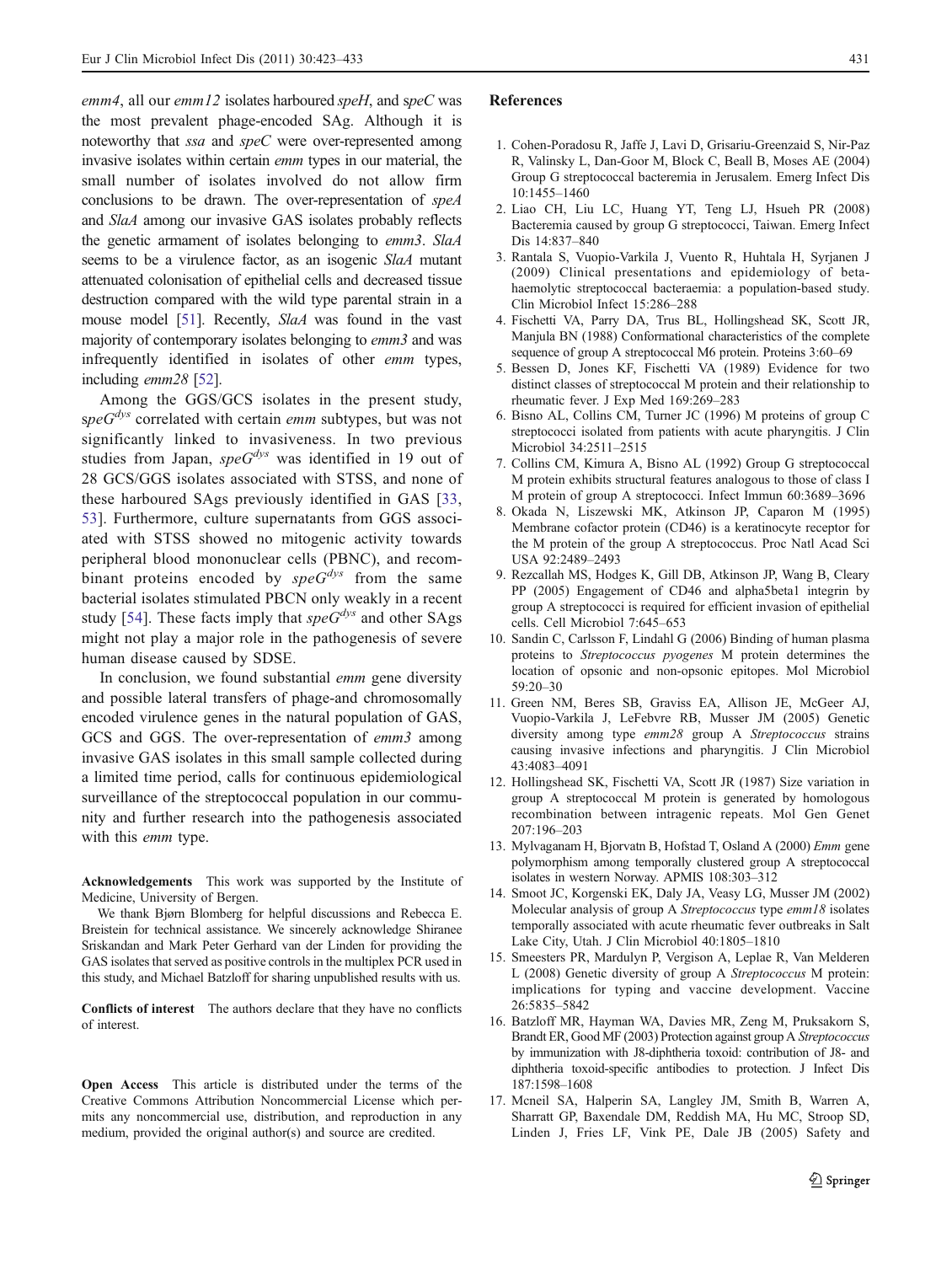<span id="page-9-0"></span>immunogenicity of 26-valent group A Streptococcus vaccine in healthy adult volunteers. Clin Infect Dis 41:1114–1122

- 18. Ferretti JJ, Ajdic D, McShan WM (2004) Comparative genomics of streptococcal species. Indian J Med Res 119 Suppl]:1–6
- 19. Beres SB, Sylva GL, Barbian KD, Lei B, Hoff JS, Mammarella ND, Liu MY, Smoot JC, Porcella SF, Parkins LD, Campbell DS, Smith TM, McCormick JK, Leung DYM, Schlievert PM, Musser JM (2002) Genome sequence of a serotype M3 strain of group A Streptococcus: phage-encoded toxins, the high-virulence phenotype, and clone emergence. Proc Natl Acad Sci USA 99:10078–10083
- 20. Igwe EI, Shewmaker PL, Facklam RR, Farley MM, Van Beneden C, Beall B (2003) Identification of superantigen genes speM, ssa, and smeZ in invasive strains of beta-hemolytic group C and G streptococci recovered from humans. FEMS Microbiol Lett 229:259–264
- 21. Kalia A, Bessen DE (2003) Presence of streptococcal pyrogenic exotoxin A and C genes in human isolates of group G streptococci. FEMS Microbiol Lett 219:291–295
- 22. Sachse S, Seidel P, Gerlach D, Gunther E, Rodel J, Straube E, Schmidt KH (2002) Superantigen-like gene(s) in human pathogenic Streptococcus dysgalactiae, subsp equisimilis: genomic localisation of the gene encoding streptococcal pyrogenic exotoxin G (spe $G<sup>dys</sup>$ ). FEMS Immunol Med Microbiol 34:159–167
- 23. Darenberg J, Luca-Harari B, Jasir A, Sandgren A, Pettersson H, Schalen C, Norgren M, Romanus V, Norrby-Teglund A, Henriques-Normark B (2007) Molecular and clinical characteristics of invasive group A streptococcal infection in Sweden. Clin Infect Dis 45:450–458
- 24. Pinho MD, Melo-Cristino J, Ramirez M (2006) Clonal relationships between invasive and noninvasive Lancefield group C and G streptococci and emm-specific differences in invasiveness. J Clin Microbiol 44:841–846
- 25. Johnson DR, Wotton JT, Shet A, Kaplan EL (2002) A comparison of group A streptococci from invasive and uncomplicated infections: are virulent clones responsible for serious streptococcal infections? J Infect Dis 185:1586–1595
- 26. Chelsom J, Halstensen A, Haga T, Hoiby EA (1994) Necrotizing fasciitis due to group A streptococci in western Norway: incidence and clinical features. Lancet 344:1111–1115
- 27. Mylvaganam H, Bruun T, Vindenes HA, Langeland N, Skrede S (2009) Molecular epidemiological investigation of an outbreak of invasive beta-haemolytic streptococcal infection in western Norway. Clin Microbiol Infect 15:245–252
- 28. Kittang BR, Langeland N, Mylvaganam H (2008) Distribution of emm types and subtypes among noninvasive group A, C and G streptococcal isolates in western Norway. APMIS 116:457– 464
- 29. The Working Group on Severe Streptococcal Infections (1993) Defining the group A streptococcal toxic shock syndrome. Rationale and consensus definition. JAMA 269:390–391
- 30. Calandra T, Cohen J (2005) The international sepsis forum consensus conference on definitions of infection in the intensive care unit. Crit Care Med 33:1538–1548
- 31. Musser JM, Kapur V, Szeto J, Pan X, Swanson DS, Martin DR (1995) Genetic diversity and relationships among Streptococcus pyogenes strains expressing serotype M1 protein: recent intercontinental spread of a subclone causing episodes of invasive disease. Infect Immun 63:994–1003
- 32. Lintges M, Arlt S, Uciechowski P, Plumakers B, Reinert RR, Al-Lahham A, Lütticken R, Rink L (2007) A new closed-tube multiplex real-time PCR to detect eleven superantigens of Streptococcus pyogenes identifies a strain without superantigen activity. Int J Med Microbiol 297:471–478
- 33. Ikebe T, Murayama S, Saitoh K, Yamai S, Suzuki R, Isobe J, Tanaka D, Katsukawa C, Tamaru A, Katayama A, Fujinaga Y, Hoashi K, Watanabe H (2004) Surveillance of severe invasive

group-G streptococcal infections and molecular typing of the isolates in Japan. Epidemiol Infect 132:145–149

- 34. Petti CA, Bosshard PP, Brandt ME, Clarridge III JE, Feldblyum TV, Foxall P, Furtado MR, Pace N, Procop G (2008) Interpretive criteria for identification of bacteria and fungi by DNA target sequencing; approved guideline. Clinical and Laboratory Standard Institute, CLSI Document MM18-A
- 35. Vohra H, Dey N, Gupta S, Sharma AK, Kumar R, McMillan D, Good MF (2005) M protein conserved region antibodies opsonise multiple strains of Streptococcus pyogenes with sequence variations in C-repeats. Res Microbiol 156:575–582
- 36. Ferretti JJ, McShan WM, Ajdic D, Savic DJ, Savic G, Lyon K, Primeaux C, Sezate S, Suvorov AN, Kenton S, Lai HS, Lin SP, Qian Y, Jia HG, Najar FZ, Ren Q, Zhu H, Song L, White J, Yuan X, Clifton SW, Roe BA, McLaughlin R (2001) Complete genome sequence of an M1 strain of Streptococcus pyogenes. Proc Natl Acad Sci USA 98:4658–4663
- 37. Meisal R, Hoiby EA, Aaberge IS, Caugant DA (2008) Sequence type and emm type diversity in Streptococcus pyogenes isolates causing invasive disease in Norway between 1988 and 2003. J Clin Microbiol 46:2102–2105
- 38. O'Loughlin RE, Roberson A, Cieslak PR, Lynfield R, Gershman K, Craig A, Albanese BA, Farley MM, Barrett NL, Spina NL, Beall B, Harrison LH, Reingold A, van Beneden C (2007) The epidemiology of invasive group A streptococcal infection and potential vaccine implications: United States, 2000–2004. Clin Infect Dis 45:853–862
- 39. Wahl RU, Lutticken R, Stanzel S, van der Linden M, Reinert RR (2007) Epidemiology of invasive Streptococcus pyogenes infections in Germany, 1996–2002: results from a voluntary laboratory surveillance system. Clin Microbiol Infect 13:1173–1178
- 40. Luca-Harari B, Darenberg J, Neal S, Siljander T, Strakova L, Tanna A, Creta R, Ekelund K, Koliou M, Tassios PT, van der Linden M, Straut M, Vuopio-Varkila J, Bouvet A, Efstratiou A, Schalén C, Henriques-Normark B, the Strep-EURO Study Group, Jasir A (2009) Clinical and microbiological characteristics of severe Streptococcus pyogenes disease in Europe. J Clin Microbiol 47:1155–1165
- 41. Luca-Harari B, Ekelund K, van der Linden M, Staum-Kaltoft M, Hammerum AM, Jasir A (2008) Clinical and epidemiological aspects of invasive Streptococcus pyogenes infections in Denmark during 2003 and 2004. J Clin Microbiol 46:79–86
- 42. Tyrrell GJ, Lovgren M, Kress B, Grimsrud K (2005) Invasive group A streptococcal disease in Alberta, Canada (2000 to 2002). J Clin Microbiol 43:1678–1683
- 43. Ahmad Y, Gertz RE Jr, Li Z, Sakota V, Broyles LN, Van Beneden C, Facklam R, Shewmaker PL, Reingold A, Farley MM, Beall BW (2009) Genetic relationships deduced from emm and multilocus sequence typing of invasive Streptococcus dysgalactiae subsp. equisimilis and S. canis recovered from isolates collected in the United States. J Clin Microbiol 47:2046–2054
- 44. Demalmanche SA, Martin DR (1994) Protective immunity to the group A Streptococcus may be only strain-specific. Med Microbiol Immunol 183:299–306
- 45. Steer AC, Magor G, Jenney AW, Kado J, Good MF, McMillan D, Batzloff M, Carapetis JR (2009) emm and C-repeat region molecular typing of beta-hemolytic streptococci in a tropical country: implications for vaccine development. J Clin Microbiol 47:2502–2509
- 46. Kalia A, Enright MC, Spratt BG, Bessen DE (2001) Directional gene movement from human-pathogenic to commensal-like streptococci. Infect Immun 69:4858–4869
- 47. Simpson WJ, Musser JM, Cleary PP (1992) Evidence consistent with horizontal transfer of the gene (emm12) encoding serotype M12 protein between group A and group G pathogenic streptococci. Infect Immun 60:1890–1893